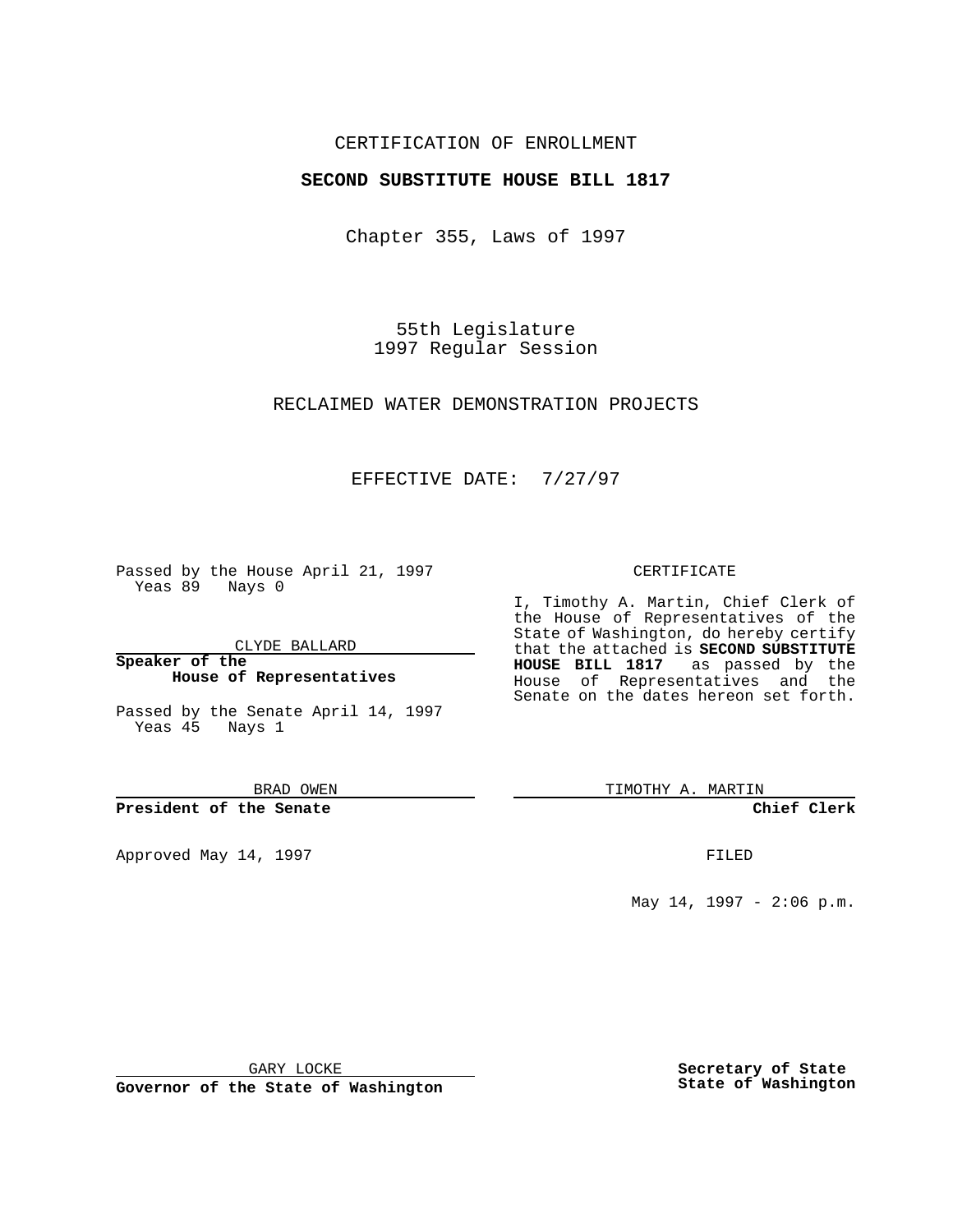# **SECOND SUBSTITUTE HOUSE BILL 1817** \_\_\_\_\_\_\_\_\_\_\_\_\_\_\_\_\_\_\_\_\_\_\_\_\_\_\_\_\_\_\_\_\_\_\_\_\_\_\_\_\_\_\_\_\_\_\_

\_\_\_\_\_\_\_\_\_\_\_\_\_\_\_\_\_\_\_\_\_\_\_\_\_\_\_\_\_\_\_\_\_\_\_\_\_\_\_\_\_\_\_\_\_\_\_

Passed Legislature - 1997 Regular Session

AS AMENDED BY THE SENATE

# **State of Washington 55th Legislature 1997 Regular Session**

**By** House Committee on Appropriations (originally sponsored by Representatives Chandler, Kessler, Alexander, Linville, DeBolt, O'Brien, Skinner, Wolfe, McMorris, Ogden, D. Sommers, Hankins, Cooke and Mason)

Read first time 03/10/97.

 AN ACT Relating to a reclaimed water demonstration program; amending RCW 90.46.005; and adding a new section to chapter 90.46 RCW.

BE IT ENACTED BY THE LEGISLATURE OF THE STATE OF WASHINGTON:

 **Sec. 1.** RCW 90.46.005 and 1995 c 342 s 1 are each amended to read as follows:

 The legislature finds that by encouraging the use of reclaimed water while assuring the health and safety of all Washington citizens and the protection of its environment, the state of Washington will continue to use water in the best interests of present and future generations.

 To facilitate the use of reclaimed water as soon as is practicable, the legislature encourages the cooperative efforts of the public and private sectors and the use of pilot projects to effectuate the goals of this chapter. The legislature further directs the department of health and the department of ecology to coordinate efforts towards developing an efficient and streamlined process for creating and implementing processes for the use of reclaimed water.

 It is hereby declared that the people of the state of Washington have a primary interest in the development of facilities to provide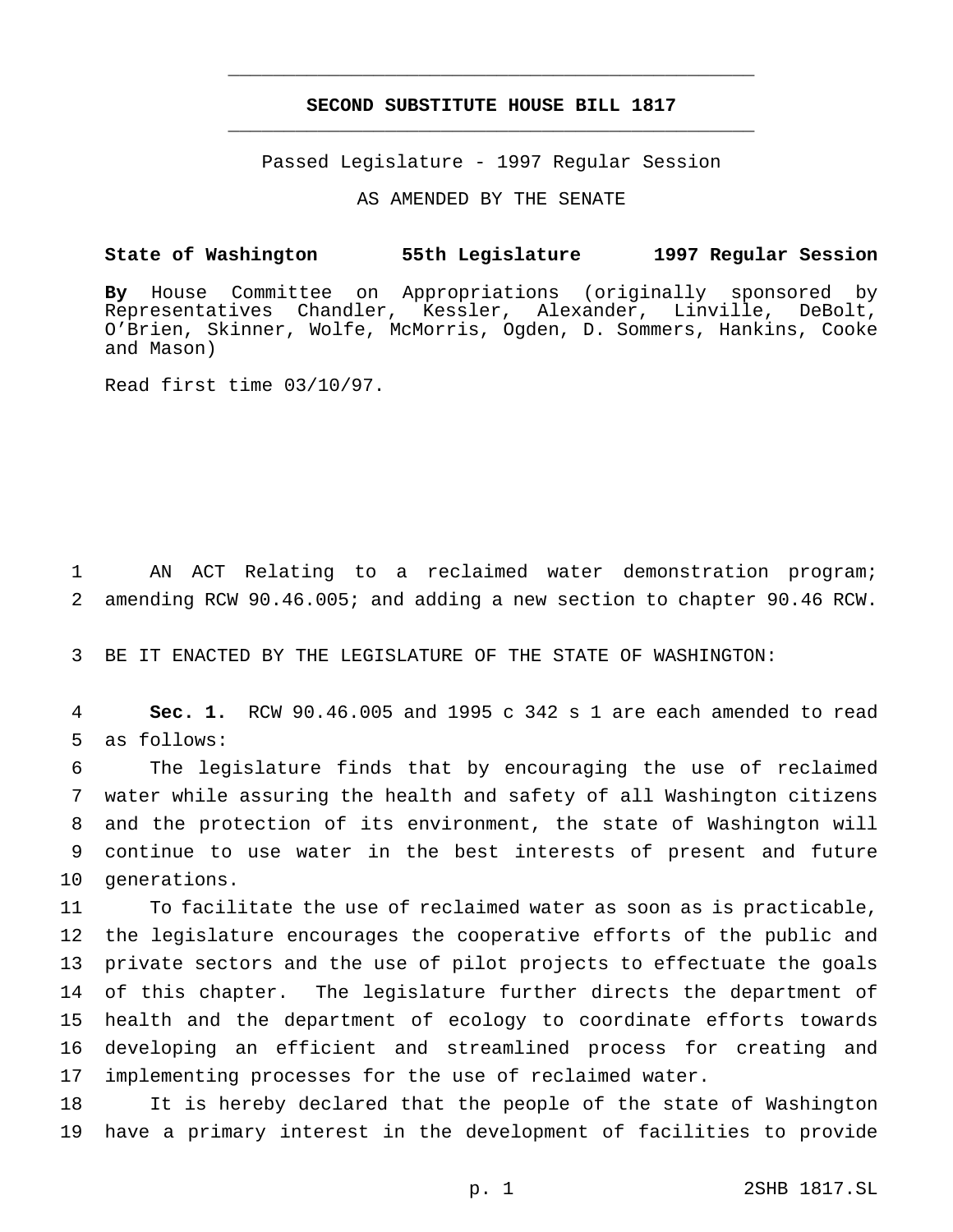reclaimed water to replace potable water in nonpotable applications, to supplement existing surface and ground water supplies, and to assist in meeting the future water requirements of the state.

 The legislature further finds and declares that the utilization of reclaimed water by local communities for domestic, agricultural, industrial, recreational, and fish and wildlife habitat creation and enhancement purposes, including wetland enhancement, will contribute to the peace, health, safety, and welfare of the people of the state of Washington. To the extent reclaimed water is appropriate for beneficial uses, it should be so used to preserve potable water for drinking purposes. Use of reclaimed water constitutes the development 12 of new basic water supplies needed for future generations.

 The legislature further finds and declares that the use of reclaimed water is not inconsistent with the policy of antidegradation of state waters announced in other state statutes, including the water pollution control act, chapter 90.48 RCW and the water resources act, chapter 90.54 RCW.

 The legislature finds that other states, including California, Florida, and Arizona, have successfully used reclaimed water to supplement existing water supplies without threatening existing resources or public health.

 It is the intent of the legislature that the department of ecology and the department of health undertake the necessary steps to encourage the development of water reclamation facilities so that reclaimed water may be made available to help meet the growing water requirements of the state.

 The legislature further finds and declares that reclaimed water facilities are water pollution control facilities as defined in chapter 70.146 RCW and are eligible for financial assistance as provided in 30 chapter 70.146 RCW. The legislature finds that funding demonstration 31 projects will ensure the future use of reclaimed water. The demonstration projects in section 2 of this act are varied in nature 33 and will provide the experience necessary to test different facets of 34 the standards and refine a variety of technologies so that water purveyors can begin to use reclaimed water technology in a more cost- effective manner. This is especially critical in smaller cities and 37 communities where the feasibility for such projects is great, but there 38 are scarce resources to develop the necessary facilities.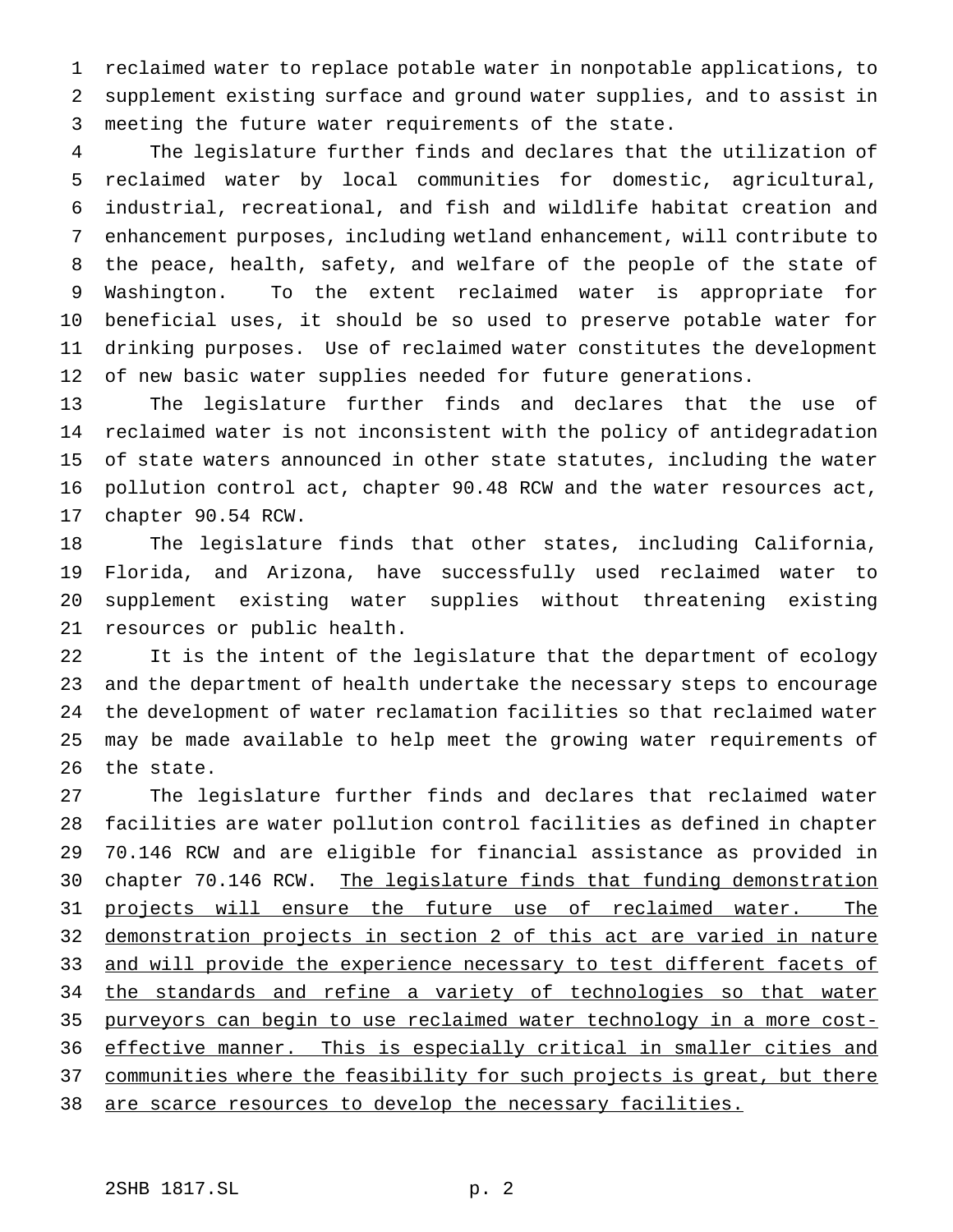NEW SECTION. **Sec. 2.** A new section is added to chapter 90.46 RCW to read as follows:

 (1) The department of ecology shall establish and administer a reclaimed water demonstration program for the purposes of funding and monitoring the progress of five demonstration projects. The department shall work in cooperation with the department of health.

(2) The five demonstration projects will be:

 (a) The city of Ephrata, to use class A reclaimed water for surface spreading that will recharge the groundwater and reduce the nitrate concentrations that currently exceed drinking water standards in domestic wells;

 (b) Lincoln county, for a study of the use of reclaimed water to transport twenty-two million gallons a day from Spokane to water 14 sources that will rehydrate and restore long depleted streambeds;

 (c) The city of Royal City to replace an interim emergency sprayfield by using one hundred percent of its discharge as class A reclaimed water to enhance local wetlands and lakes in the winter, and 18 potentially irrigate a golf course;

 (d) The city of Sequim to implement a tertiary treatment system and reuse one hundred percent of the city's wastewater to reopen an existing shellfish closure area to benefit state and tribal resources, improve streamflows in the Dungeness river, and provide a sustainable 23 water supply for irrigation purposes;

 (e) The city of Yelm to use one hundred percent of its wastewater to provide alternative water supply for irrigation and industrial uses in order to offset increased demand for water supply, to protect the Nisqually river chum salmon runs, and to develop experimental artificial wetlands to test low cost treatment options.

 (3) By September 30, 1997, the department of ecology shall enter into a grant agreement with the demonstration project jurisdictions that includes reporting requirements, timelines, and a fund disbursement schedule based on the agreed project milestones.

 (4) Upon completion of the projects, the department of ecology shall report to the appropriate committees of the legislature on the results of the program.

 (5) Demonstration projects which will discharge or otherwise deliver reclaimed water to federal reclamation project facilities or irrigation district facilities shall meet the requirements of the facilities' operating entity for such discharges or deliveries.